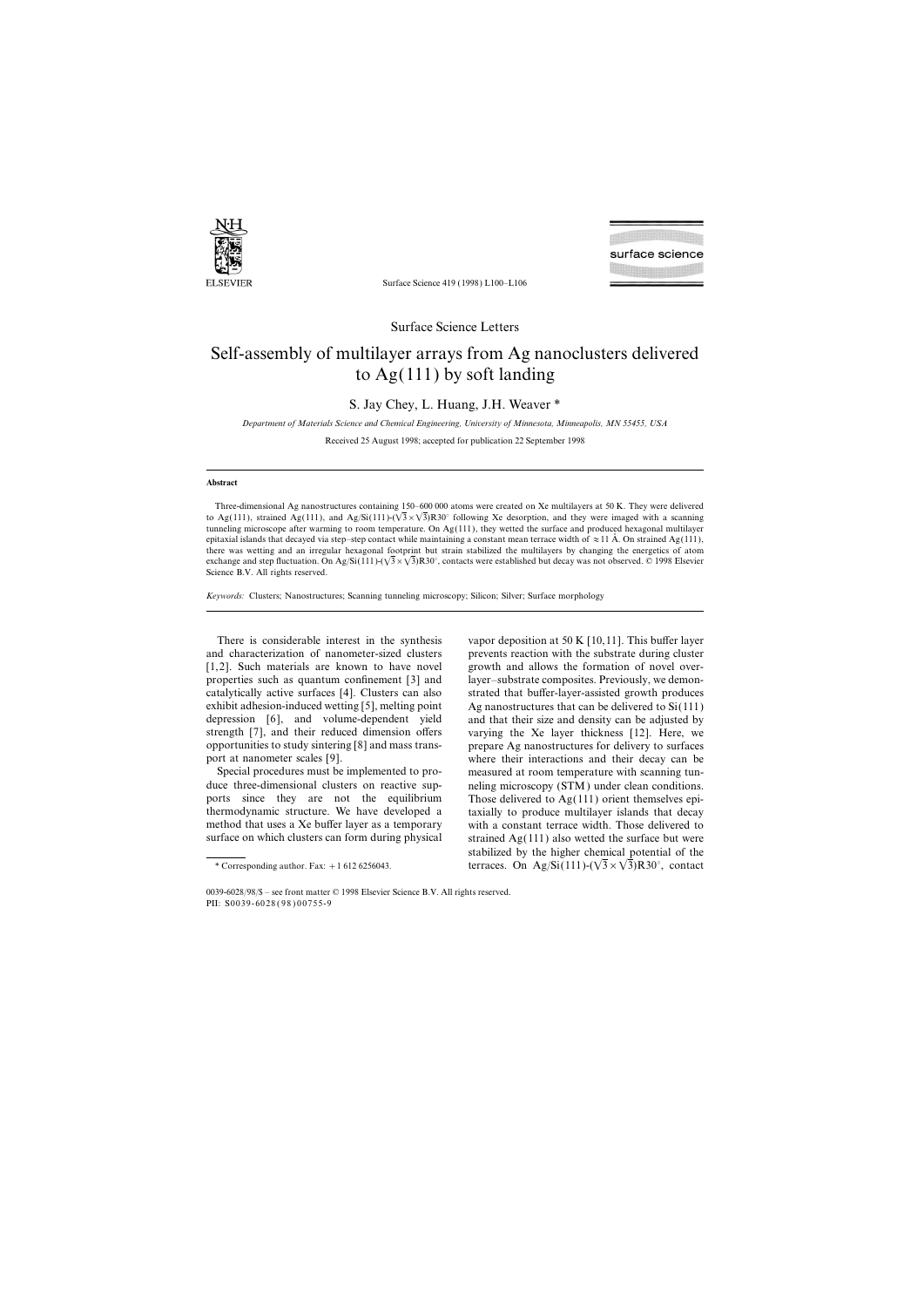was established but atom exchange among particles was negligible. These results demonstrate that deposition of clusters derived from tens of thou- delivery process is the ultimate in soft landing, the sands of atoms produces novel structures whose images of Fig. 1 show substantial atomic stability and properties can be tuned by adjusting rearrangement after contact was established, surface conditions. The surface conditions of cluster size.

vacuum (base pressure  $5 \times 10^{-11}$  Torr) to assure initial structure because the barriers for atom contamination-free contacts. Si(111)-7  $\times$  7 samples rearrangement were small [15]. Instead, the onewere cleaned and characterized in the STM meas- or two-layer high islands approximated the equiliburement chamber before being transferred to a rium hexagonal shape expected for a close-packed cold finger stage in a connected chamber. They homoepitaxial layer. Islands such as I and II were were then cooled to  $50 \text{ K}$  and ten monolayers of in the process of merging to reduce step lengths Ag were deposited. Annealing to  $\approx 700 \text{ K}$  for and kink energies. The rate of decay of second 10 min produced two surface structures in which layer islands was dictated by the barriers for atom areas of Ag/Si(111)-( $\sqrt{3} \times \sqrt{3}$ )R30° coexisted with evaporation from upper layer steps and transfer  $\approx$  500 Å high Ag(111) islands [13]. A third type to the lower terrace [15]. Repetitive imaging of substrate, strained  $Ag(111)$ , was obtained by showed island coalescence as a result of island depositing 20 Å of Ag on Si(111)-7  $\times$  7 at 50 K diffusion [16–18]. In the later stages, larger islands and allowing imperfect planarization to occur at grew at the expense of smaller islands. room temperature [13]. These starting samples Fig. 1b and c show the consequence of delivering were then cooled to 50 K and exposed to ultrapure larger clusters separated by  $\approx 1000 \text{ Å}$  (densities Xe to grow a buffer layer<sup>1</sup>. Subsequent exposure  $1.9 \times 10^{10}$  and  $7 \times 10^{9}$  cm<sup>-2</sup>). Imaging revealed to a flux of Ag atoms from a thermal source multilayer islands derived from close-packed (111) to a flux of Ag atoms from a thermal source produced clusters on the Xe (deposition rate planes. The six-layer island in the center of Fig. 1b  $\approx 0.6$  Å min<sup>-1</sup> at <1 × 10<sup>-10</sup> Torr). Finally, Xe is depicted in Fig. 2a and b. The corner-to-corner was desorbed and the clusters were delivered at dimension of the top layer was about 120  $\AA$ , and  $\approx$  68 K when the samples were removed from the it was derived from  $\approx$  40 000 atoms. Significantly, cold stage by a room-temperature transfer fork. the average slope along  $\langle 211 \rangle$  for these multilayer Imaging was done at room temperature, starting islands was  $12.3^{\circ}$  (standard deviation  $\pm 1.2^{\circ}$ ), as  $\approx$  1 h after cluster delivery. The measured by STM for many islands probed with

cluster delivery to unstrained Ag(111). The width of  $11 \pm 1$  Å or  $3.8 \pm 0.3$  atoms, as drawn in amount of Ag deposited onto the Xe was  $1 \text{ Å}$  for Fig. 2b. With such narrow terraces, it was not Fig. 1a and c and  $0.4 \text{ Å}$  for Fig. 1b. Increasing the spossible to resolve individual steps. Although these buffer layer thickness from 24 to 180 to 500 ML islands decayed with time, they maintained a conincreased the mean size of the clusters delivered to stant mean terrace width while doing so. This can the surface because of cluster coalescence during be seen from Fig. 2c which summarizes the slopes Xe desorption. From results obtained following measured at different times for multilayer islands delivery to  $Si(111)$ -7  $\times$  7, where the nanostructures that included some of those from the sample of were stable [12], the as-delivered clusters would Fig. 1c. The values given were found by averaging have contained 150–8000 atoms for Fig. 1a, slopes measured for each island over the six

4000–70 000 atoms for Fig. 1b, and 10 000–600 000 atoms for Fig. 1c. Although this

The experiments were performed in ultrahigh In Fig. 1a, the clusters lost memory of their

Fig. 1a–c shows STM images obtained after different tips. This corresponds to a mean terrace  $\langle 211 \rangle$  directions. This reduced the effects of drift <sup>1</sup> The dose can be converted to layer thickness by correcting<br>the ion gauge reading for its sensitivity to Xe and assuming a<br>sticking coefficient of 1.0 for Xe on Xe at 50 K. A 10 L dose at top layer dimension of 140 Å c

SURFACE SCENCE

would increase the thickness by 1 ML where 1 ML is the atom density of Xe(111). See Ref. [14]. Homoepitaxial multilayer islands will decay to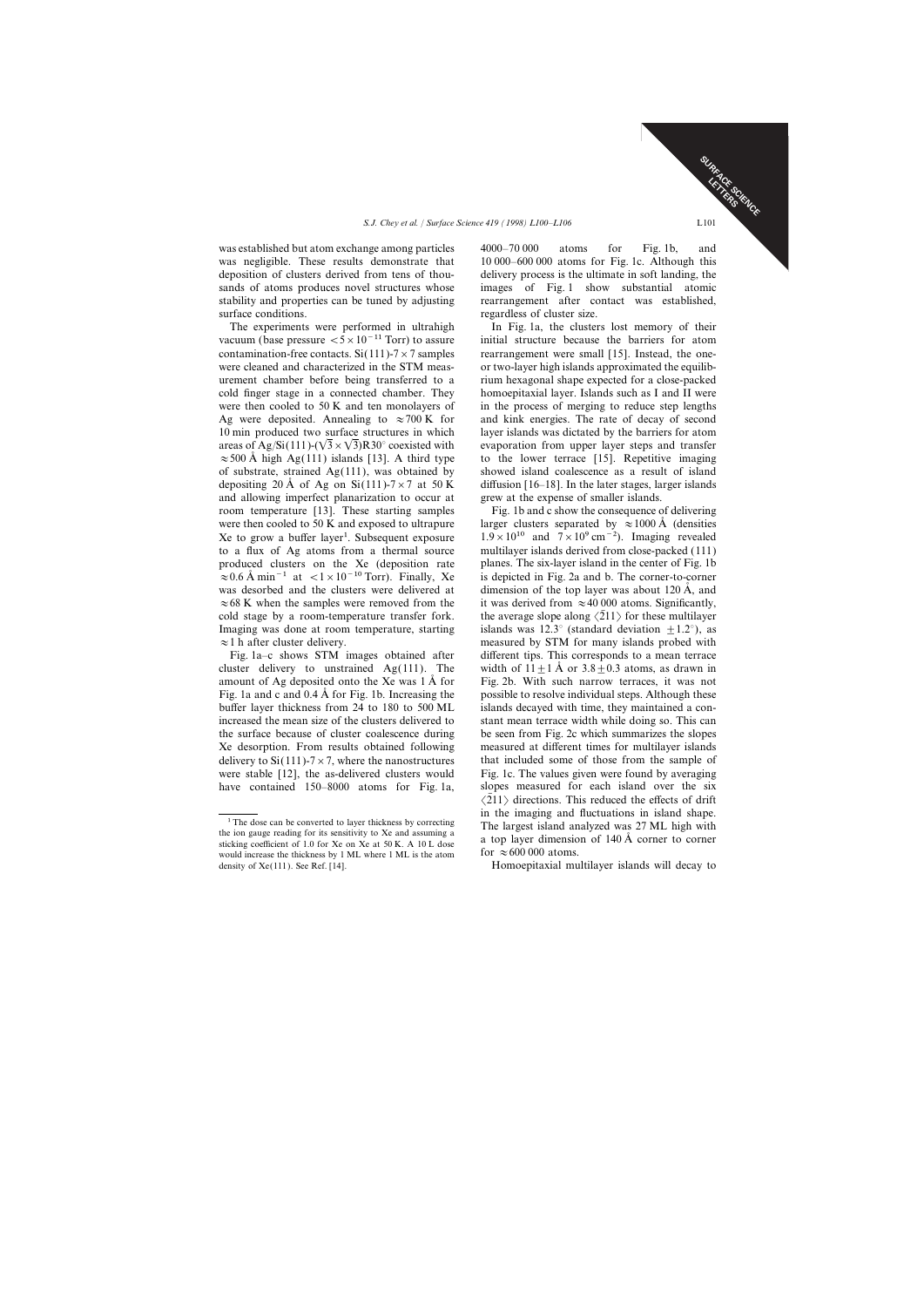





reduce the free energies associated with the total step length. The images of Fig. 3a–d show such decay for an intermediate-sized island. In this case, the starting configuration was produced by depositing 0.1 Å Ag on 250 ML Xe on Ag(111) and the first useful images were acquired  $\approx$  24 h after cluster delivery. Island A in Fig. 3a was 6 ML high and consisted of  $\approx$  41 000 atoms. Island B was 3 layers high, consisted of  $\approx 36000$  atoms, and had a much larger footprint and a more irregular shape. Between Fig. 3a and b, island B decayed to a single layer island. Between Fig. 3b and c, island A decreased in height from 6 to 5 ML. Images obtained at intermediate times showed the top layer of A to shrink before eventually disappearing. The decay of island A can be quantified by plotting the number of atoms in its base layer as a function of time, Fig. 3e. The rate of base layer decay during the first 1500 min was relatively gradual,  $\approx$  0.02 s<sup>-1</sup> but it increased dramatically as the base decreased and was  $\approx 0.28$  s<sup>-1</sup> during the final 250 min. During the last 250 min, it decayed from 3 to 2 layers and disappeared. The base layer decay rate reflects the transfer of atoms from upper layers to the base layer and the exchange of atoms between the base layer and surrounding islands or steps. In turn, the exchange with other islands is controlled by their distribution and relative footprints [19]. The net effect was that, although the total number of atoms initially in island A was greater than in B, island B had a larger footprint and was more stable against atom evaporation. Accordingly, B grew at the expense of A and other smaller islands. The rate of decay of island A increased as its footprint decreased, as is evident in Fig. 3e. Atom exchange also accounted for the

SURFACE SCIENCE CE STRS

Fig. 1. (a) STM image showing overlayer formation on Ag(111) using Ag clusters grown by buffer layer assembly. The clusters, derived from 150–8000 atoms, lost memory of their original shape, wet the surface, and produced multilayer islands that coalesced and coarsened. (Room temperature imaging with sample bias  $+1.5$  V). (b) As in (a) with growth from clusters containing up to  $\approx$  70 000 atoms. (c) As in (a) with clusters as large as 600 000 atoms. The heights of representative multilayer islands are given in (b) and (c). Although these islands were in the process of decaying, they maintained nearly constant  $\approx$  11 Å terrace widths. This represents a novel form of self-assembly and quantum confinement.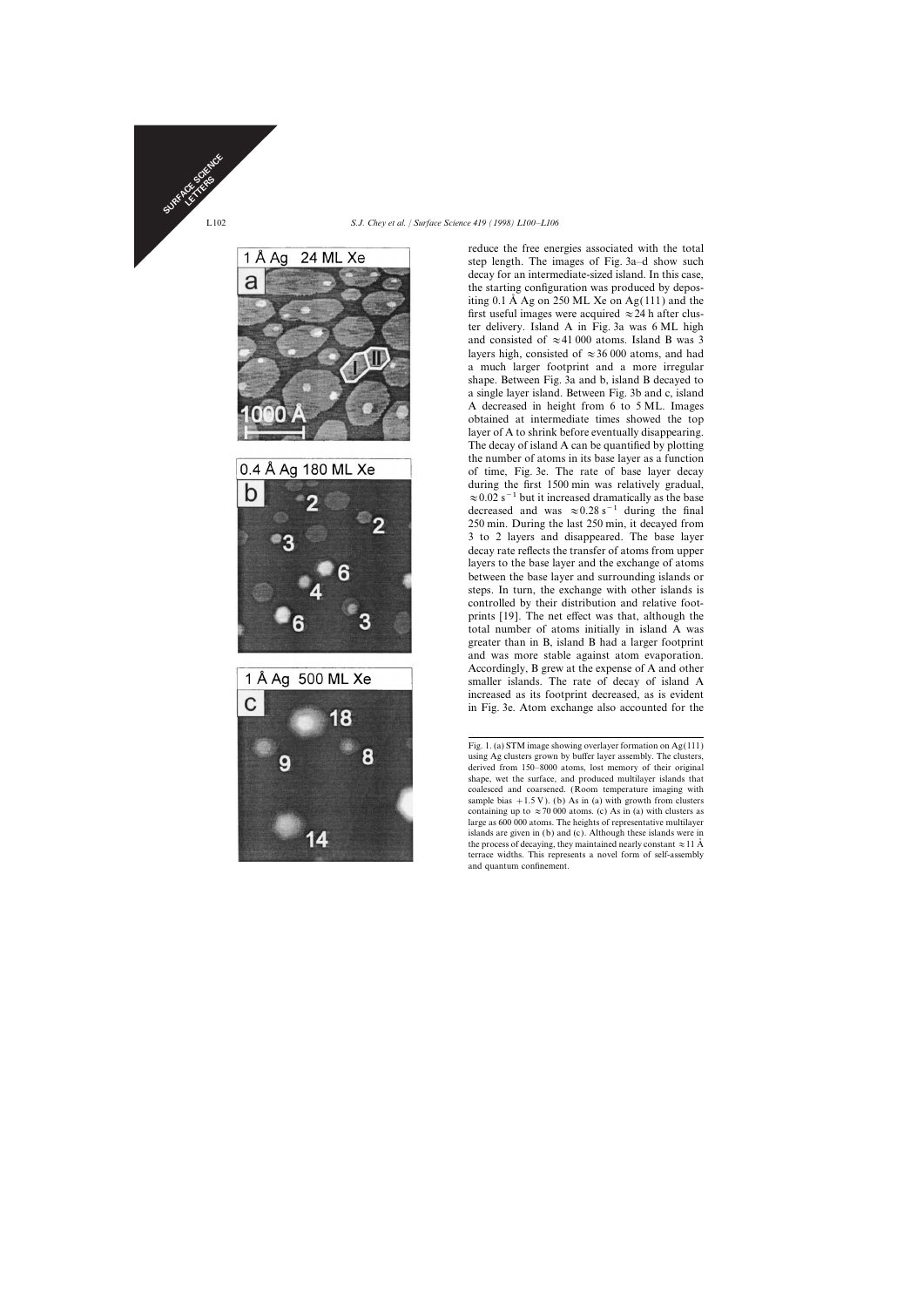*S.J. Chey et al.* / *Surface Science 419 (1998) L100–L106* L103



Fig. 2. (a) Top and (b) side view of a multilayer island of Ag that had wet the  $Ag(111)$  surface. The average slope was  $12.3 \pm 1.2^{\circ}$  and this was maintained during island decay (c). The mean terrace width was  $11 \pm 1$  Å (3.8 $\pm$ 0.3 atom diameters).

Fig. 3, there was also partial filling of the vacancy partial filling of the vacancy island. Sample bias 1.0 V, tunneling island, V. The filling rate, deduced from the current 0.5 nA. (e) The number of atoms in base layer of island straight line in Fig. 3e, was 0.034 s<sup>-1</sup> This linear. A during its decay and the rate of filling of the vacanc straight line in Fig. 3e, was  $0.034$  s<sup>−1</sup>. This linear decrease is in agreement with observations by



disappearance of single-layer island C. From Fig. 3. (a)–(d) Representative images showing the decay of B, and the multilayer island A, the growth and shape change of B, and the

Morgenstern et al. [15] and was limited by the study of islands on  $Cu(111)$  [20]. Giesen et al. Schwoebel–Ehrlich barrier. Note that the edge of proposed that an island would engage in random the extended (111) crystallite on which these clus- motion via rapid edge diffusion and that this island ters were deposited can be seen at the lower left would occasionally touch a descending step. For corner of the images. It too would have played a two-layer islands, they observed that the rate of role in the redistribution of Ag atoms. Moreover, decay of the top island was much slower than that larger-scale scans of the area included by Fig. 3 of the base island when the top island was small showed equivalent decay for clusters that were not compared with the base. When the top island regularly scanned, and no tip effects were observed established contact with the descending step, how- (tunneling current  $0.5 \mu A$ , bias  $+1 V$ ). ever, the rate of top island decay increased by Insight into the mechanism by which these multi- about two orders of magnitude, an effect they layer islands decay can be gained from a recent related to a reduction in the Schwoebel–Ehrlich

SURFACE SCENCE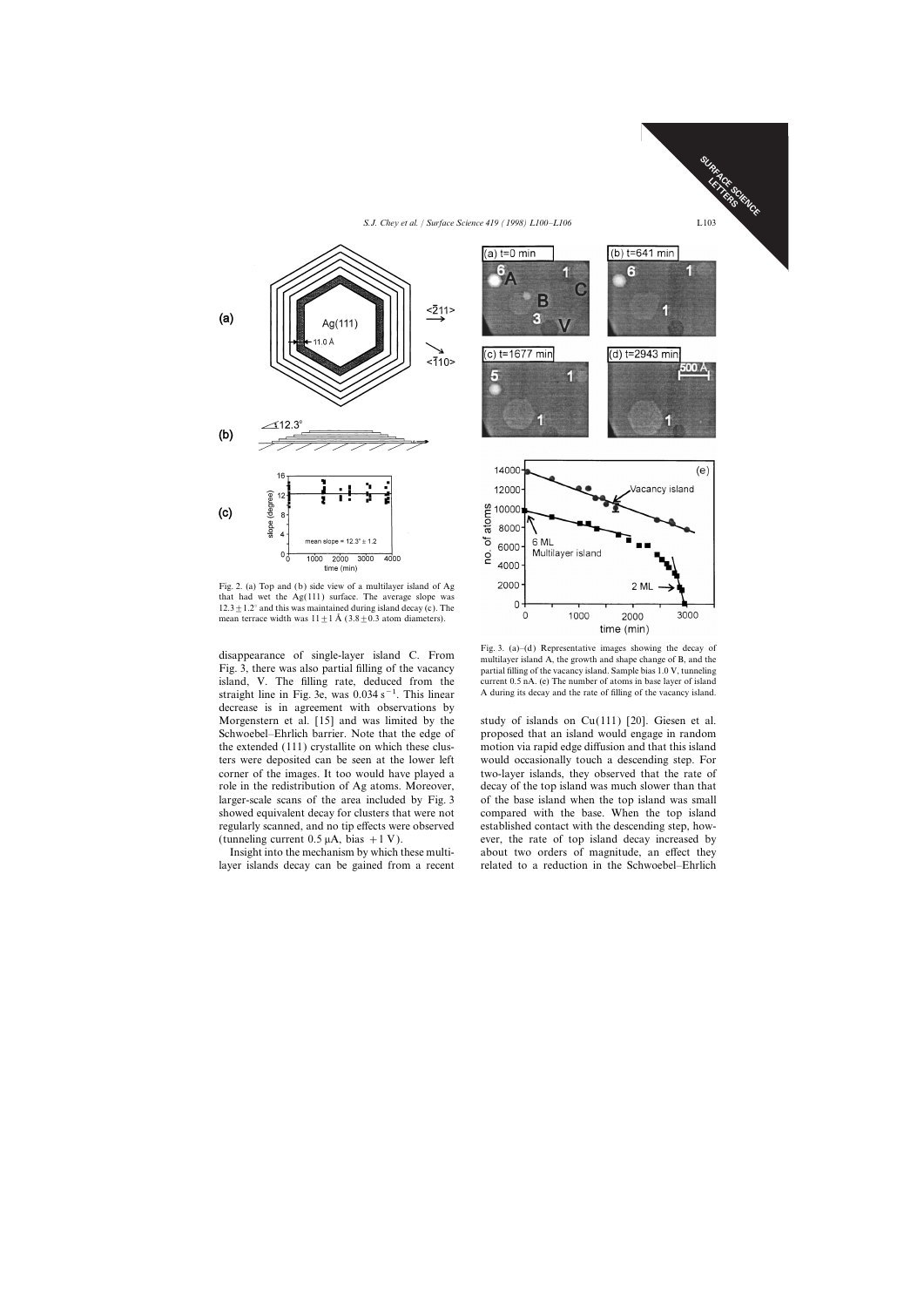barrier for interlayer mass transport. For a threelayer island, the bottom layer shrank as a result of exchange of atoms with other structures, and this shrinkage increased the likelihood of contact with upper layers. Decay of this three-layer island ultimately produced a pair of Cu(111) terraces with a mean width of  $3.72 + 0.18$  atom diameters.

The multilayers that we have produced by cluster deposition represent an extension to much greater height compared with the three-layer islands of Giesen et al. For our multilayers, we observed terraces with mean widths of 3.8 atom diameters at 296 K, which compares favorably with those for  $Cu(111)$  at 314 K. Steps on both Ag(111) and Cu(111) will exhibit thermally activated fluctuations, and these fluctuations represent the physical process that allows step contact to occur. The effective decay rate is then a combination of these rates, namely base island decay, upper terrace decay involving a Schwoebel–Ehrlich barrier, and ledge-contact decay. Base island decay is the limiting factor, ledge contact reduces the effect of the Schwoebel–Ehrlich barrier [20], and step fluctuations account for the terrace widths.

It is intriguing to envision the evolution of these large clusters, starting with their initial contact on the ideal  $Ag(111)$  terrace. These clusters extend up to 600 000 atoms and, assuming a spherical shape, would have radii up to  $\approx 135$  Å. Wetting would reflect significant atom rearrangement. The fact that the multilayers appear to be hexagonal and their decay behavior closely parallels that for thin multilayers grown by atom deposition on  $Cu(111)$  indicates that they are nearly defect free since defects or dislocations would pin the steps.

To examine how island stability would depend on the perfection of the substrate, we formed and delivered Ag nanostructures to strained Ag(111) layers grown on  $Si(111)$ -7 × 7. The starting surfaces were prepared by depositing  $20 \text{ Å}$  of Ag at 50 K onto  $Si(111)$ -7 × 7. Warming to room tem-<br>magnetic strained Ag(111) showing arrested changes in morphology compared<br>on  $Si(111)$  showing arrested changes in morphology compared perature allowed the unstable low-temperature on Si(111) showing arrested changes in morphology compared<br>structures to transform into more uniform multi-<br>inset shows the surface prior to cluster delivery was rich in layer films. Imaging such surfaces showed terraces monolayer islands and pits whose steps were pinned. The linethat were  $\approx 2000 \text{ Å}$  in width with steps that scan shows a multilayer island whose cap was probably stabireflected the miscut of the underlying Si substrate. Iized by a dislocation. (b) Image obtained after annealing (a) Although Fig. 4a was obtained after cluster delivery to such a surface, the area shown in the inset imited



SURFACE SCIENCE CE STRS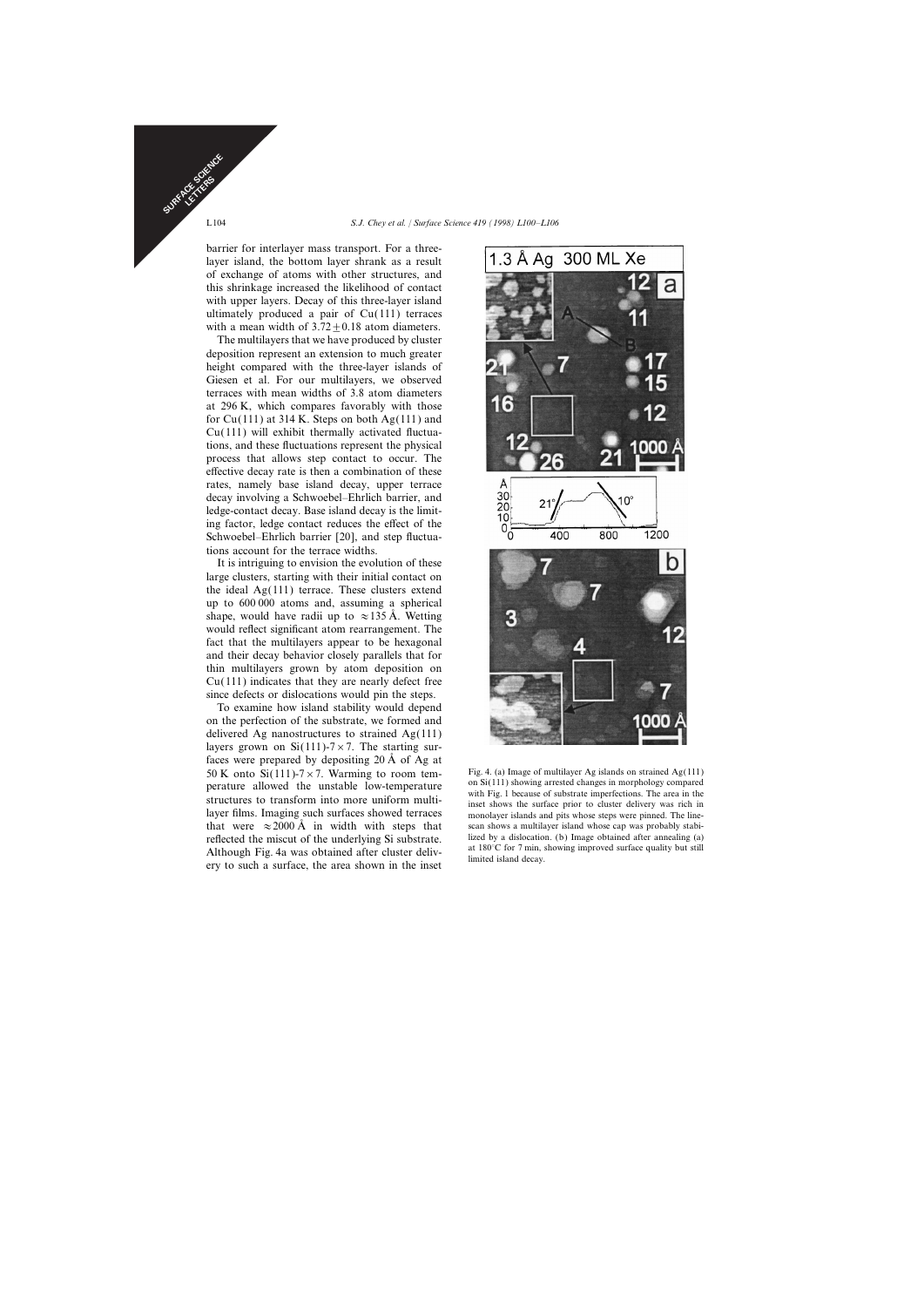was representative of the starting surface, as shown in Ref. [13]. The terraces were decorated with monolayer islands and pits that were several hun-<br>For the unstrained multilayer, the limiting process dred ångströms in size. These features were irregu- in decay involved evaporation from the base layer lar though  $\langle \overline{2}11 \rangle$  segments could be identified. island and atom incorporation in a larger island. The unique structure of this surface reflects the For the strained surface, our results show that fact that the  $\approx$  20 A thick film (8 layers) is strained monolayer steps of the surface itself do not exhibit and is rich in dislocations and other structural step fluctuations over the time scale of our measimperfections related to low temperature crystalli- urements and atom exchange was insufficient to zation on  $Si(111)-7\times7$  [13]. Monolayer step coarsen the islands or vacancy pits, in contrast to fluctuations were not observed because these what occurs on unstrained surfaces. Moreover, the imperfections tend to pin the steps [21]. This strained  $Ag(111)$  surface has structural defects substrate is then in a higher energy thermodynamic such as grain boundaries and dislocations that will state than that of Fig. 1. change the chemical potential on the terrace and

deposited onto a 300 ML Xe layer condensed on exchange is suppressed on the defective surface, the Ag film and after the clusters that formed were the self-assembly of upper level terraces on the delivered and imaged at room temperature. The multilayer islands is also limited. The stability of bright features were derived from clusters made the multilayers, especially such as crossed by line up of 5000–400 000 atoms. These features wetted A–B in Fig. 4c, can be related to imperfections the surface and exhibited footprints with  $\langle \overline{2}11 \rangle$  within the islands themselves. With an imperfect steps, as for deposition on unstrained  $Ag(111)$ , surface as a template, the deposited cluster will but there was greater deviation from hexagonal wet but will incorporate imperfections. This will shape. Heights ranged up to 26 layers, and slopes frustrate step diffusion and will account for the ranged from  $\approx 10$  to  $\approx 35^{\circ}$ . Results like this were more ragged steps and the variation in slopes obtained with different amounts of Ag and observed. different buffer layer thicknesses. Significantly, the Finally, we investigated the morphologies of Ag morphology remained unchanged after more than nanocrystals on the Ag/Si(111)- $(\sqrt{3} \times \sqrt{3})R30^\circ$ . 24 h of continuous scanning. Even multilayer In this case, the shape and distribution of the islands such as that crossed by the line A–B in nanocrystals showed no significant difference from Fig. 4a were stable, though the line scan shows the those on  $Si(111)-7 \times 7$ , and they could be approxiisland to be of two heights, with a major part mated as hemispheres [12]. The contacts formed 13 ML thick and 4 ML higher cap. with the surface were sufficient to prevent tip-

we annealed the sample represented by Fig. 4a at No changes in the morphology were observed with 180°C for 7 min. From the inset of Fig. 4b, the time. This is reasonable since the phase separation monolayer terrace islands coarsened significantly that produced the Ag/Si(111)- $(\sqrt{3} \times \sqrt{3})R30^\circ$ as the quality of the Ag film itself improved. The structure implies that the energy of an extra Ag multilayer islands associated with the deposited adatom on the surface would be high. clusters also coarsened (initial density  $\approx 9 \times$  In this paper, we showed that novel structures  $10^9 \text{ cm}^{-2}$ , final density  $\approx 4 \times 10^9 \text{ cm}^{-2}$ ). For them, can be prepared by depositing large clusters and the terrace widths were much larger than in Fig. 1 controlling the surface on which they land. We or Fig. 2 and slopes were typically  $1-10^\circ$ . demonstrated a self-assembly process involving Annealing at  $\approx 240^{\circ}$ C resulted in phase separation periodic terraces and steps for multilayers islands into the lower energy states of Ag(111) and due to wetting and thermal relaxation. It should  $Ag/Si(111)-(V3 \times V3)R30^\circ$ . be possible to stabilize these structures by cooling

From the above, it is clear that substrate quality to lower temperature after formation or by

plays a profound role in the stabilization of overlayer structures, even for a homoepitaxial system. Fig. 4a was obtained after 1.3 Å of Ag was the activation energy for diffusion [22]. Since atom

To test further the stability of these structures, induced manipulation of the added Ag structures.

can be prepared by depositing large clusters and

SURFACE SCENCE